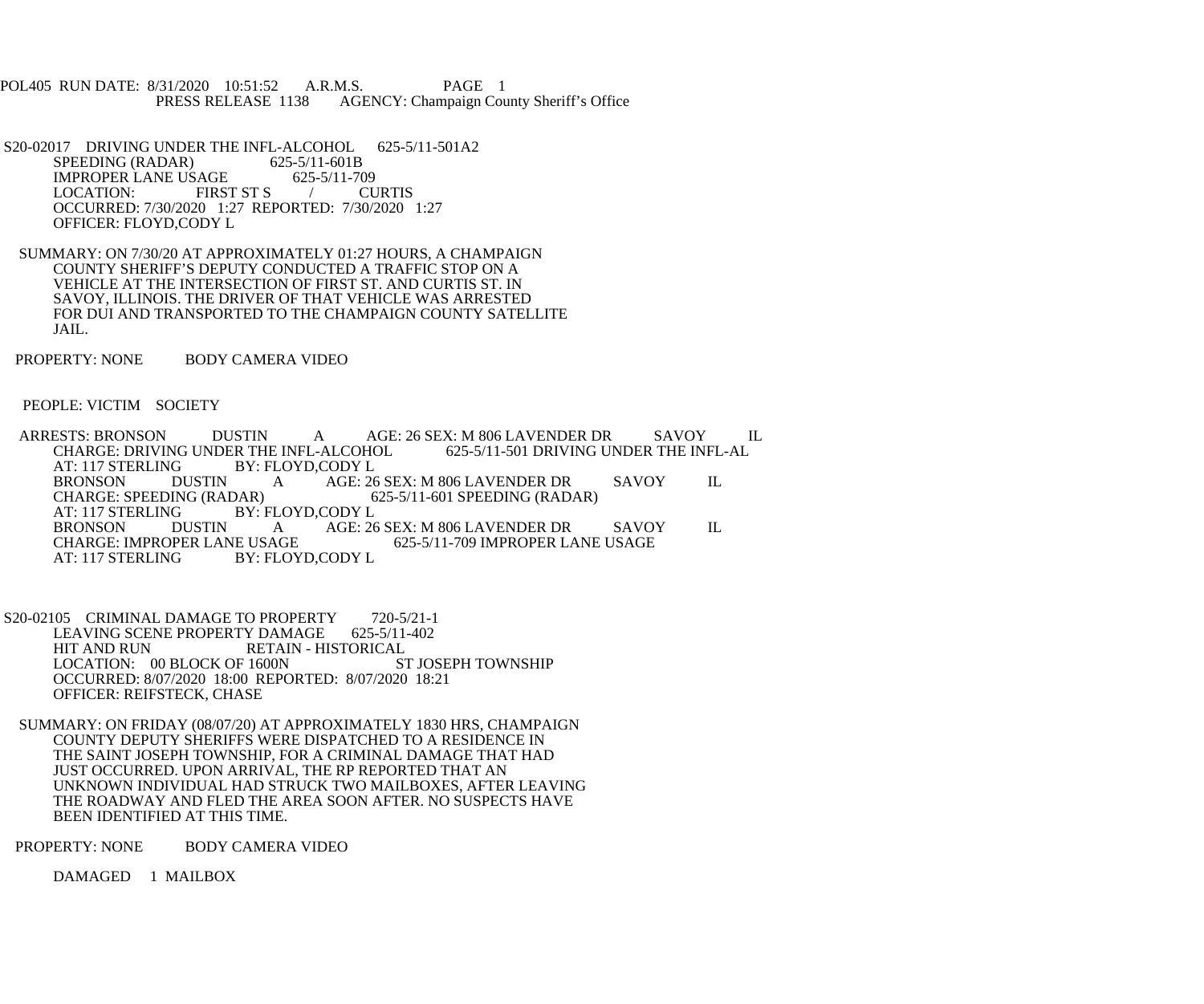- POL405 RUN DATE: 8/31/2020 10:51:52 A.R.M.S. PAGE 2<br>PRESS RELEASE 1138 AGENCY: Champaign Cou AGENCY: Champaign County Sheriff's Office DAMAGED 1 MAILBOX
	- NONE AUTO PART & ACCESSORY
	- NONE PHOTOS-DIGITAL
	- PEOPLE: VICTIM SOCIETY<br>OFFENDER SEX: R SEX: RACE: HEIGHT: 000 WEIGHT: 000 HAIR: EYES: VEHICLE: COLOR: / 0000 MAKE: DODG MODEL: RAM BODY: PK VICTIM AGE: 69 SEX: M URBANA IL<br>VICTIM AGE: 64 SEX: F URBANA IL VICTIM AGE: 64 SEX: F URBANA
- S20-02109 UNLAWFUL RESTRAINT 720-5/10-3<br>BATTERY-DOMESTIC 720-5/12-3.2 BATTERY-DOMESTIC LOCATION: 00 BLOCK OF FERGUSON ST FOOSLAND OCCURRED: 8/07/2020 20:00 REPORTED: 8/07/2020 21:05 OFFICER: FROMM, DANIEL
- SUMMARY: ON FRIDAY, 8/7/2020, CHAMPAIGN COUNTY SHERIFF'S DEPUTIES WERE DISPATCHED TO FOOSLAND, ILLINOIS FOR A REPORT OF A DOMESTIC BATTERY. DEPUTIES ARRIVED AND INVESTIGATED THE INCIDENT. THE OFFENDING PARTY WAS ARRESTED AND TRANSPORTED TO THE CHAMPAIGN COUNTY SATELLITE JAIL.
- PROPERTY: NONE BODY CAMERA VIDEO

 OFFENDER AGE: 30 SEX: M VICTIM AGE: 29 SEX: F FOOSLAND IL

ARRESTS: LINDER ROBERT J AGE: 30 SEX: M 506 FERGUSON ST FOOSLAND IL CHARGE: UNLAWFUL RESTRAINT 720-5/10-3 UNLAWFUL RESTRAINT AT: 500 BLK FERGUSON ST BY: FROMM, DANIEL

S20-02111 WARRANT-IN STATE

- IMPROPER LIGHTING/ONE HEADLIGHT 625-5/12-211 LOCATION: 00 BLOCK OF BRADLEY AV/N GOODWIN URBANA OCCURRED: 8/08/2020 0:21 REPORTED: 8/08/2020 0:21 OFFICER: PING, JOEL
- SUMMARY: ON AUGUST 8, 2020, CHAMPAIGN COUNTY SHERIFF'S DEPUTIES WERE CONDUCTING TRAFFIC ENFORCEMENT IN THE AREA OF BRADLEY AVENUE IN THE CITY OF URBANA. DEPUTIES INITIATED A TRAFFIC STOP ON A VEHICLE FOR AN EQUIPMENT VIOLATION. DURING THE COURSE OF THE TRAFFIC STOP, DEPUTIES LEARNED THAT THE DRIVER OF THE VEHICLE HAD AN OUTSTANDING CITY OF CHAMPAIGN WARRANT FOR HIS ARREST. THE CITY OF CHAMPAIGN POLICE DEPARTMENT CONFIRMED THAT THIS OUTSTANDING WARRANT WAS VALID AND DEPUTIES ISSUED THE DRIVER A WARNING FOR THE EQUIPMENT VIOLATION AND A NOTICE TO APPEAR FOR THE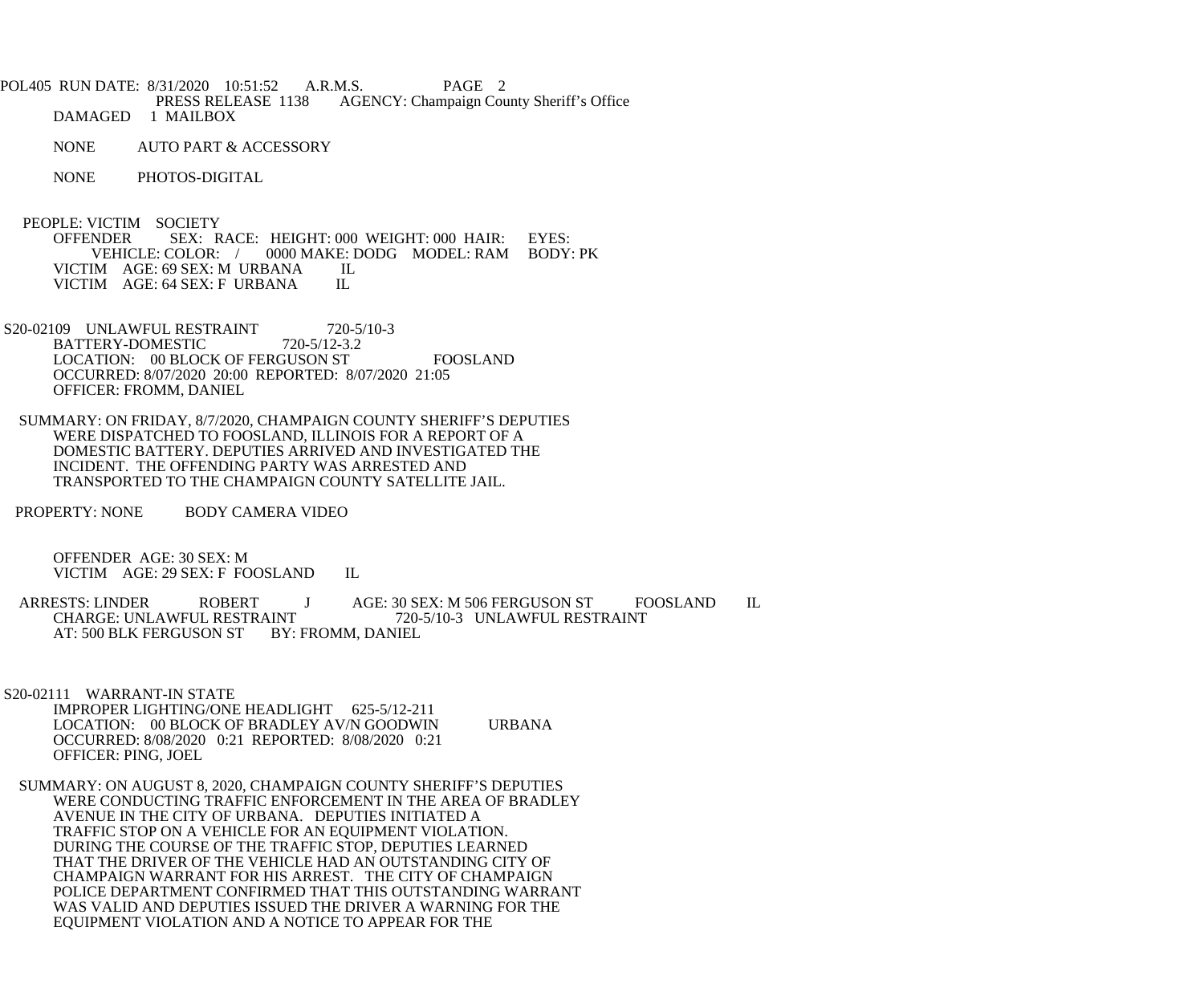POL405 RUN DATE: 8/31/2020 10:51:52 A.R.M.S. PAGE 3<br>PRESS RELEASE 1138 AGENCY: Champaign Cou AGENCY: Champaign County Sheriff's Office OUTSTANDING WARRANT. NOTHING FURTHER TO REPORT.

PROPERTY: NONE 1 BODY CAMERA VIDEO

PEOPLE: VICTIM SOCIETY-WARRANTS/RECOVERED PROPERTY

ARRESTS: LOWE BRANDON DESHON AGE: 36 SEX: M 405 E CHURCH ST CHAMPAIGN IL<br>CHARGE: WARRANT-IN STATE WARRANT WARRANT-IN STATE WARRANT WARRANT-IN STATE AT: 1500 BLK N LINCOLN AVE BY: PING, JOEL

 S20-02261 RECOVERED STOLEN VEHICLE ASSIST OTHER POLICE DEPT LOCATION: 2400 BLOCK OF CAMPBELL DR CHAMPAIGN TWP OCCURRED: 8/22/2020 20:31 REPORTED: 8/22/2020 20:35 OFFICER: MARSH, JESSE

 SUMMARY: ON 08/22/20 A CHAMPAIGN COUNTY SHERIFF'S DEPUTY LOCATED A STOLEN VEHICLE PARKED IN THE DRIVEWAY OF A RESIDENCE IN THE 2400 BLOCK OF CAMPBELL DR, URBANA TOWNSHIP. ALL KNOWN OCCUPANTS OF THE RESIDENCE WERE IDENTIFIED. THE VEHICLE WAS PROCESSED FOR EVIDENCE, THEN RETURNED TO ITS OWNER.

PROPERTY: NONE 1 BACKPACK/SPORTS BAG

- NONE 2 CREDIT/DEBIT/GAS CARDS
- NONE PHOTOS-DIGITAL
- NONE 2 BIOLOGICAL SPECIMENS
- NONE 2 BIOLOGICAL SPECIMENS
- NONE 2 BIOLOGICAL SPECIMENS
- NONE 2 BIOLOGICAL SPECIMENS
- STOLEN MOTOR VEHICLE-OTHER COLOR: BLK/BLK 2014 MAKE: LINC MODEL: MKZ BODY: 4D LIC#: IL Q325310 **BODY CAMERA VIDEO**

OFFENDER SEX: RACE: HEIGHT: 000 WEIGHT: 000 HAIR: EYES: VICTIM AGE: 41 SEX: M TOLONO IL VICTIM AGE: 41 SEX: M TOLONO

 S20-02263 CONTROLLED SUBSTANCE-POSSESSION 720-570/402 HYPODERMIC NEEDLE/SYRINGE-POSS/SALE 720-635/1,2 RESIST/OBS CORRECT/POLICE/FIRE 720-5/31-1 WARRANT-IN STATE LOCATION: 2600 BLOCK OF 2300E COMPROMISE TWP OCCURRED: 8/23/2020 10:33 REPORTED: 8/23/2020 10:33 OFFICER: FERRIMAN, RICHARD